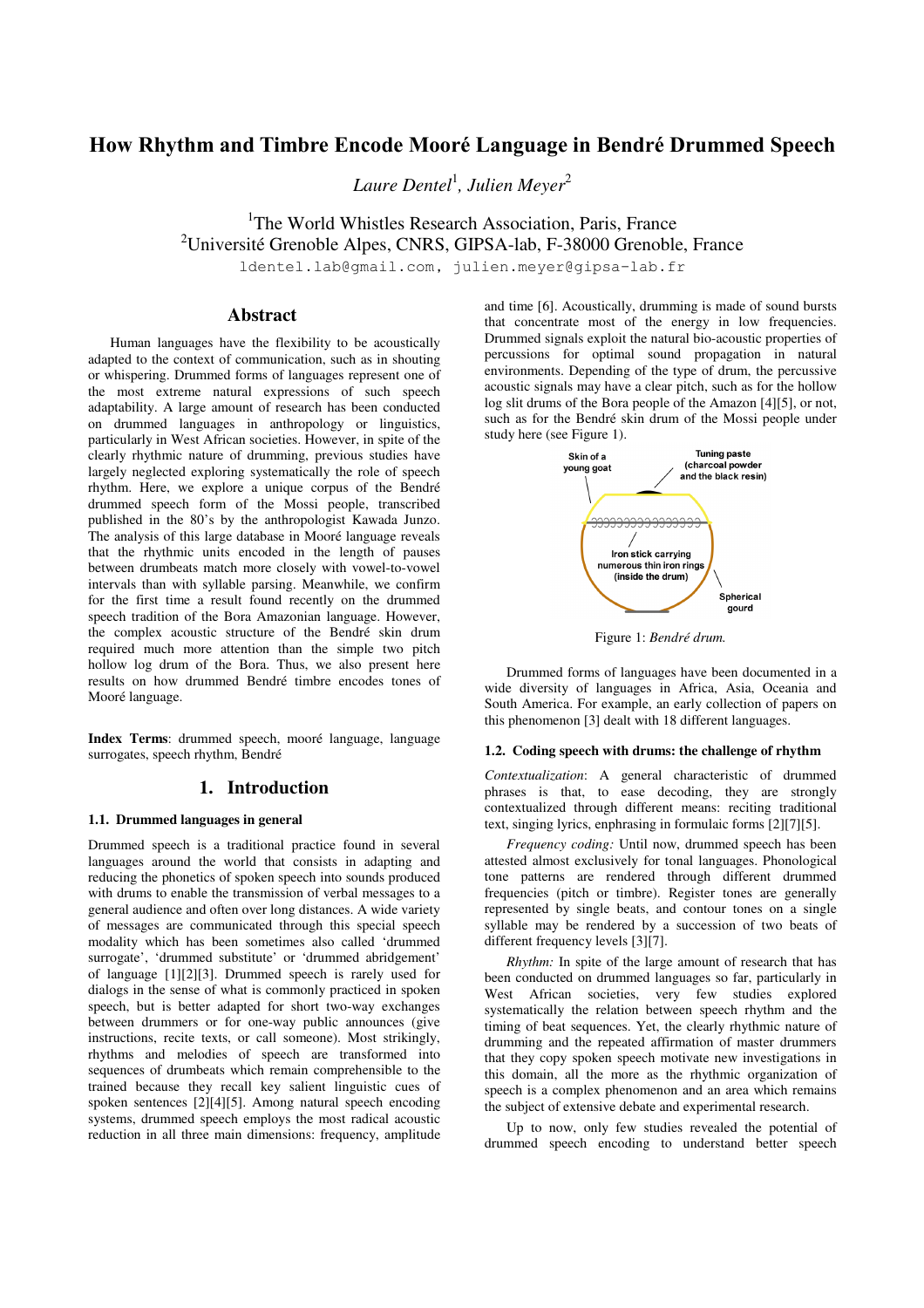rhythm: one dealing with Akan of Africa [8], the other ones on Bora of Amazonia [4][5], and, to a lesser degree, some impressionistic approaches on Banda Linda of Africa [7]. Most notably, these studies show that inter-beat durations (IBDs) correlate with linguistic weights and represent basic rhythmic units of speech. Moreover, the latest findings on Bora drummed speech - the only ones based on a systematic statistical and phonetic analysis - show that weight distinctions are rather vowel-to-vowel intervals than syllables. Interestingly, such results are coherent with recent advances in language sciences which support the vowel-to-vowel (V-to-V) intervals as relevant units for phonetic duration [9] or with research in psycholinguistics on the notion of 'perceptual centre' (p-centre) [10] which is more closely aligned to the beginning of the vowel than the beginning of the syllable [11][12].

#### **1.3. The aims of our study**

The present study on Bendré Mossi drummed tradition of Mooré language was conducted in order to check whether these important results obtained with Bora can be confirmed on a very different language and with a much more acoustically complex drum. It is a necessary step to possibly generalize such results. We explore an extremely rare 30 min long corpus of the Bendré drummed speech form thanks to the invaluable published recordings and transcriptions made by the anthropologist Kawada Junzo [13][14]. By applying the same procedure of analysis as developed for the Manguaré drummed speech system of Bora people of West Amazon in previous studies [4][5], we also provide a comparison between both systems. Moreover, given the complex acoustic structure of the Bendré skin drum we also present here results on how drummed Bendré timbre encodes tones of Mooré language.

# **2. Bendré Drum and Mooré language**

#### **2.1. Mooré phonology**

Mooré is the language of the Mossi people, it is spoken in different countries of West Africa, especially in Burkina Faso [15][16]. Mooré is part of the Voltaic language family and the corpus of the present study is based on the Tãnkυdg dialect [13]. The transcriptions provided by Kawada relies on 17 phonemic consonants  $[b, d, f, g, h, k, l, m, n, p, r, s, t, v, w, y,$ z] where [w] and [y] are classified as semi-vowels according to  $[15][16]$  and 8 phonemic vowels  $[a, e, \varepsilon, i, u, o, u, v]$  some of which are nasalized [ã, ẽ, ĩ, õ, ũ]. Additionally, Mooré phonologically distinguishes short vs. long vowels, and long ones are written as sequences of two identical vowel symbols. The syllabic structure of Mooré language was described by Peterson [17]. Mooré is a tonal terracing language with two tones, High (H, eventually written H1 or H2 when terraced) and Low (L), carried by the nucleus of the syllable [17].

#### **2.2. Mossi Bendré drumming**

Bendré is coming from an old royal tradition of the ancient Mossi kingdoms in West Africa. As described by Kawada the Bendré drum that was documented in the corpus is made of a spherical gourd, covered with the skin of a young goat (Figure 1). Just under the skin, a wooden or an iron stick is fixed, carrying numerous thin iron rings. At the center of the surface, the player puts the tuning paste in a disk form [18]. The drum is struck with the fingers of both hands on different points on the surface. When the surface is tapped, the iron rings, under

the skin, resound [18]. Generally, the Bendré is used to express verbal messages, especially to recite the dynastic genealogy of Tãnkυdg (also written Tenkodogo), expressed in the form of maxims with abundant metaphors [18]. A Mossi Bendré player, distinguishes two kinds of sounds: Koë raaga  $(=$  men's voice) hard, dry and shrill and Koë yâanga  $(=$  mature women's voice) blunt, resonant and subdued [18]. From the Bendré corpus, we identified 5 main beat types which can be classified in two groups of timbres following its mean frequency centroid (FreqC), calculated here on 10 beats each: relatively High timbres (S,R), relatively Low timbres (B,T), and an additional special Muted beat (see Table 1).

 Table 1: *Beat type of Bendré classification as a function of mean frequency Centroid (FreqC) and associated Timbre Class; the Muted tone (M) is special due to very weak amplitude and resonance.*

| Type of beat       | <b>Name</b> | Mean<br>FreqC(Hz) | <b>Timbre</b><br>class |
|--------------------|-------------|-------------------|------------------------|
| Slap               | S           | 620               | High                   |
| Rim tone           | R           | 372               | High                   |
| (with metal rings) |             |                   |                        |
| <b>Bass</b>        | в           | 198               | Low                    |
| Tone               | т           | 233               | Low                    |
| Muted tone         | М           | 233               |                        |

# **3. Materials and methods**

## **3.1. Materials**

The materials analyzed here were collected during long term fieldwork in Burkina Faso and Ghana from 1963 to 1984 by Kawada [13],[14], and more particularly with one master drummer from south Mossi people of Tãnkυdg region. The recorded audio version, made in 1975, contains together the recited dynastic ancestors' genealogy of Tãnkυdg, in drummed and spoken forms [14]. For this first study, we focused only on the drummed form. It was transcribed in Mooré and French in [13]. The corpus contains 762 drummed phrases (composed by 30 sections of verses and refrains). Additionally, the tonal transcription of a large part of the corpus was published in [19]. These recordings, annotations and transcriptions represent an extremely rare documentation of a highly endangered oral patrimony in all Mossi kingdoms. This tradition already vanished in some regions and Kawada insists in that his work should contribute to apply to including Bendré tradition on pone of the Unesco Lists of Intangible Heritage.

As explained above, the Bendré corpus was based on a large traditional recited text with refrains. The most frequent words, appearing in these refrains, corresponded to stereotyped formulas with a particular status [18][19]. For this reason and because of their very high weight in statistical results, we decided to exclude them from our analysis, as was also done in the Bora drummed speech studies [4][5]. We also excluded drummed data with mismatching problems (in which the number of drumbeats did not match with the intended Mooré phrase due to 'slips of the drum') that were identified with a native speaker. Finally, the retained subcorpus contained 521 phrases, 1955 words, 3289 drummed beats associated to a phonemic content (of which 2944 had a tonal annotation as not all phrases had a tonal annotation in [19]). This corresponded to 1324 IBDs which could be measured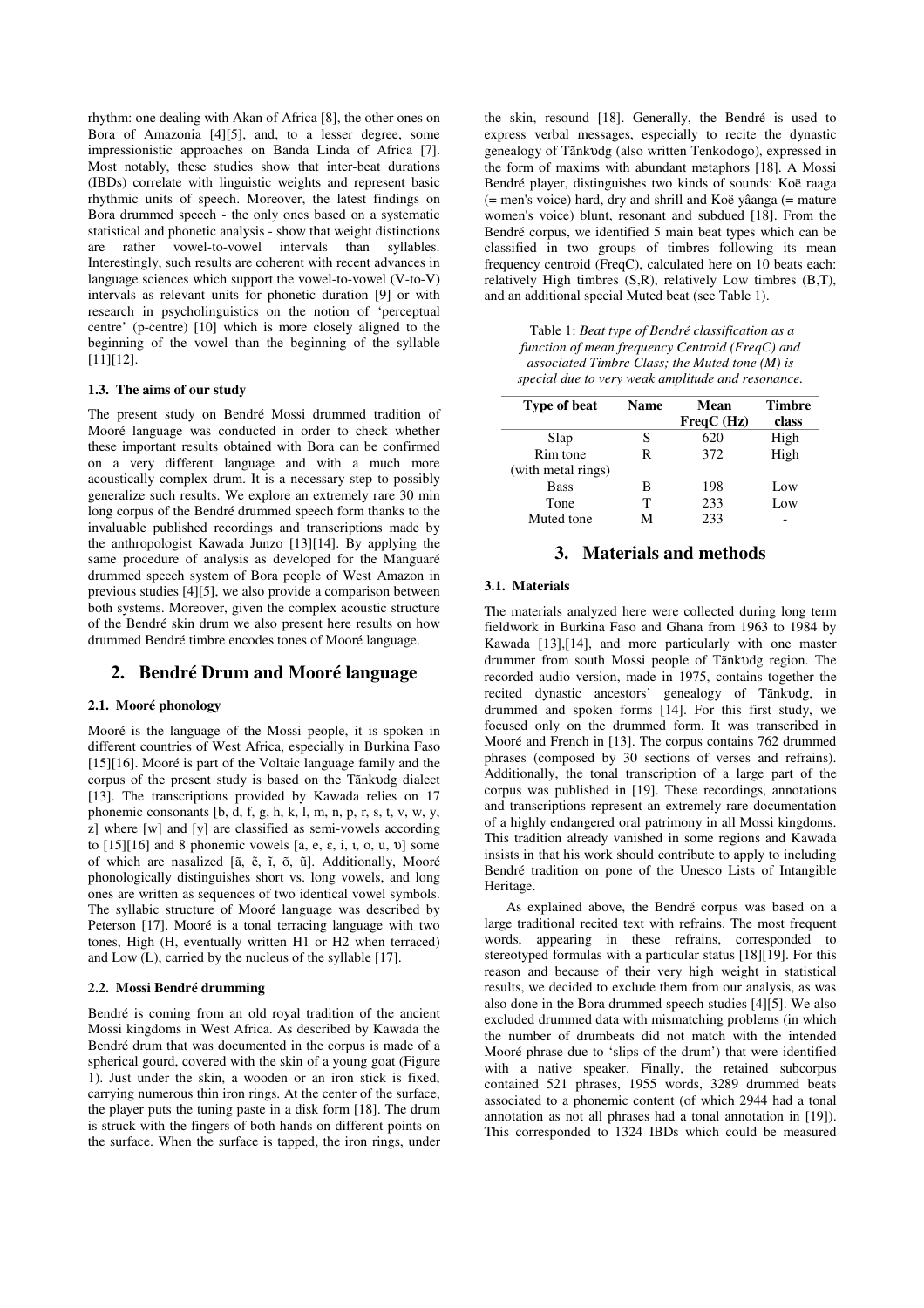only on multisyllabic words (50% of the words are monosyllabic in this corpus).

#### **3.2. Design and procedure**

Our main objective was to explain the correspondence between spoken language units and the main rhythmic and frequency parameters conveyed by drummed Mooré.

**Concerning rhythm**, we looked for rhythmic units represented by the inter-beat durations (IBDs) in drummed messages, word internally. Following previous methods applied to Bora Manguaré [4][5], we associated each drummed IBD to the spoken phonemic content – made of Consonants  $(C)$  and Vowels  $(V)$  – corresponding either to syllabic intervals or to Vowel-to-Vowel intervals (V-to-V) of the linguistic transcription (Figure 2 and Figure 3). Of these two concurrent tested possibilities, the V-to-V parsing is less commonly used in linguistics than the syllable one. However, as already explained in the introduction, it is justified by the fact that vowel onsets play a crucial role in the perception of the 'beats' of spoken speech [5],[20]. Here, the reference for syllabic structure of Mooré language was taken in the linguistic description made by Peterson [17]. In the retained corpus, the most frequent syllable structures were CV, CVC, CVV and CVVC; whereas the most frequent derived V-to-V structures were VC, VCC, VVC and VVCC. Finally, we statistically analyzed the variations in the qualitative IBD variable as a function these two alternative possibilities of phonemic structures. Details of each model are provided in the next section.

| Ξ,<br>3000<br>Pitch:<br>2000  | н                 | Ĥ        | н        |            |          |       |    |                                |                          | н             |     |  |
|-------------------------------|-------------------|----------|----------|------------|----------|-------|----|--------------------------------|--------------------------|---------------|-----|--|
| Frequency<br>1000<br>$\theta$ | 0.5               |          |          |            | Time (s) | 1.5   |    |                                |                          |               | 2.5 |  |
| Syllabic:<br>Type:            | káh<br><b>CVC</b> | gú<br>CV | пú<br>CV | ı ko<br>CV | ú<br>ν   | ! vú. | ο. | áh<br>CVC                      | $t_{s}a$<br>ı<br>CV i CV | ı kú          | ke. |  |
| $V-to-V:$<br>k<br>Type:       | áhg<br><b>VCC</b> | ún<br>VC | úk<br>VC | O<br>ν     | úν<br>VC | ú.    | ο. | áht <sub>s</sub><br><b>VCC</b> | ak                       | úk<br>vc i vc | e.  |  |
| Tone:                         | н                 | н        | н        |            | н        | н     |    | н                              |                          | н             |     |  |

Figure 2: *Spectrogram of drummed signal of Manguaré: káhgúnúkoúvú o áhtsakúne (meaning 'I am finishing to drink cahuana')(adapted from[5]).* 



Figure 3: *Spectrogram of drummed and speech signal of Bendré: wẽnd tẽntumd dolle (meaning 'The beloved messager of God').* 

**For frequency coding**, we associated each drum beat of Bendré (classified by type as presented in Table 1: S, R, B, T or M) to its tone in the linguistic transcription (Figure 2 and Figure 3). Next, we statistically analyzed the relation between the drum timbre to the vowel tone. We had a similar approach for Bora drummed speech with the important difference that the pairs of Bora hollow log drums produce 2 clearly different definite pitches to encode a two tone language (see Figure 2). Here, the frequency association between linguistic tone and the beats of the Bendré skin drum is much more challenging as it is based on a timbre with 4 different types of beats + a special muted one. Moreover, the tonal system of the language is terracing.

## **4. Results**

#### **4.1. Rhythmic structure**

The Figure 4 compares the statistical results of the IBDs as a function of syllable types and V-to-V types. We observed differences between the two sequencing models only in the case CVVC versus VVCC. Indeed, 98% of CV types in the syllabic model become VC types in V-to-V model. Similarly, 91% of CVC syllable types become VCC V-to-V types, and 99% of CVV syllable types become VVC V-to-V types; but only 31% of CVVC syllable become VVCC V-to-V.



Figure 4: *Distribution IBDs as a function of syllable types and V-to-V types.* 

To find out which rhythmic units are represented in drummed Bendré interbeat durations, we evaluated statistically which kind of hypothesis (syllable versus V-to-V; Figure 4) explains best the IBD temporal distribution by constructing two different linear models with IBDs as predictor variable and phonemic structures as a response variable (model 1: syllabic structures; model 2: V-to-V structures) using the fitglm function to perform linear analyses with Matlab [21]. Visual inspection of residual plots of both models did not reveal any obvious deviations from homoscedasticity or normality, nor the presence of influential outliers.

**Comparison of the two models**: model 1 (F= 189, p <0.001) has an adjusted R-square value of 0.3302; model 2  $(F= 247, p < 0.001)$  has an adjusted R-square value of 0. 3816.

**Next, we performed multiple comparisons**. For each of the models for which it was needed, the multiple comparisons were done with Hothorn et al.'s method [22] using the function multcompare from Matlab. Multiple comparisons between different modalities of syllable types showed that the CV type was significantly different in duration from the others, while CVVC type was not significantly different from CVC type and CVV type. As a consequence, the IBD scale for syllable structures is as follows:  $CV <$ {CVC, CVV, CVVC}. By contrast, multiple comparisons between different modalities of V-to-V types showed that all types of phonemes were significantly different in duration from each other's. As a consequence, the IBD scale for V-to-V structures is as follows: VC < VCC< VVC < VVCC.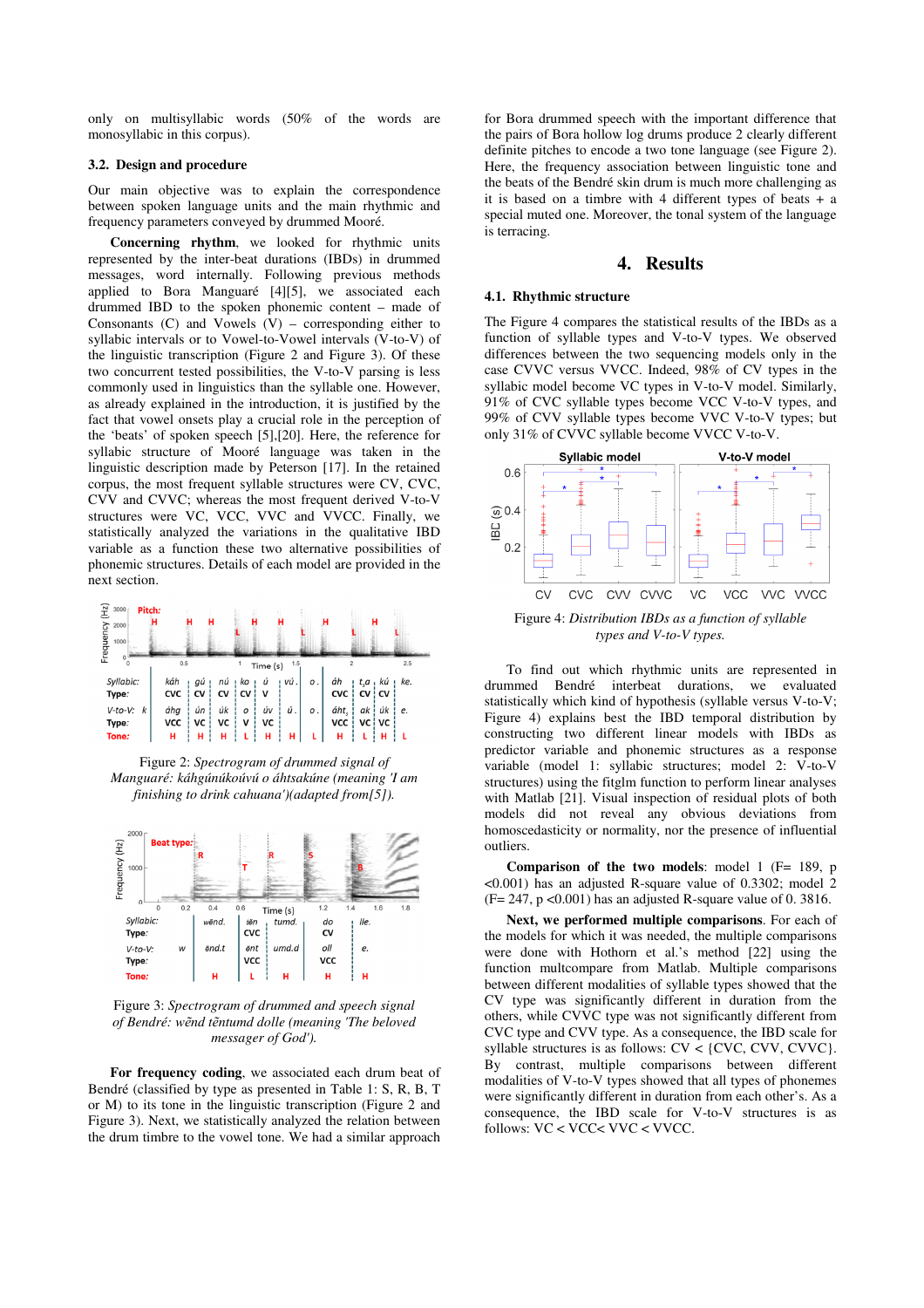## **4.2. Tone and Pitch**

The statistical distribution of the main drummed beat types identified in Table 1 (B, T, R, S and the special muted tone M) was presented as a function of two parameters (Figure 5): (i) the associated tone transcriptions - either H (including H1 and H2) or L; and (ii) the position of the corresponding syllable in the phrase (the last syllable was analyzed separately, following an observation of Kawada [19] concerning final Bendré strokes which have a special behavior as they are very often Low).

We found that the H (including H1 and H2) or L linguistic tone values matched respectively with 77% of high-timbre drummed beats {R,S} and 89% of low-timbre beats {B, T} in the drummed signal in cases of non-final positions of the phrases (see Figure 5, left); whereas, the H (including H1 and H2) or L linguistic tone values matched respectively with only 26% of high-timbre drummed beats and 90 % of low-timbre beats  ${B, T}$  in the drummed signal in final positions of the phrases (see Figure 5, right).

The low result of 26% for High tones can be explained by the fact that final syllables of phrases in Bendré are very often beaten as a B (see Figure 3), probably as a marker of the end of the recited phrase (Kawada [19] speaks of a stylistic effect).

Another rather surprising result is the 77% for H tones matching with High beaten timbres. Interestingly, this could be partly explained by the fact that we also observe that H1 and H2 (isolated from H) matched only with 67% of high timbre in non-final positions. This is congruent with the surface terracing properties of the tonal Mooré system [17], which are specifically signaled by the H1 and H2 tonal transcriptions.



Figure 5: *beat types of drum by tone transcription; (left) first and middle syllables of the phrase; (right) last syllables of the phrase.* 

# **5. Discussion**

Our study explored the matching between spoken Mooré language units and the main rhythmic and frequency parameters conveyed by drummed Bendré Mossi tradition.

Regarding rhythm, aligning beats with syllables leads to group inter-beat durations (IBDs) in a way that does not provide statistical difference between three syllable types of Mooré and thus results in a IBD scale for syllable types that is of the form: CV< {CVC, CVV, CVVC}. Only CV syllable type is different from the others. This scale thus suggests that heavy syllables would be longer. However, in this hypothesis, adding a Consonant to CVV would not increase duration of a syllable, which not an expected result. On the contrary, aligning beats with the onset of the vowels leads to an IBD scale of the form VC < VCC< VVC < VVCC where four rhythmic units are statistically different. This scale reflects effects of both vowel length (VVC longer than VC) and of the number of consonants (VCC longer than VC and VVCC longer than VCC). Moreover, it is possible to compare models at another level by using the adjusted R-square values obtained for each model, as they indicate the part of variation in the IBD variable that is explained by the explanatory variables of each model, taking into account their number of parameters. Here we very clearly found R-square(Syllabic)<Rsquare(V-to-V).

Taken together, these findings constitute evidence that the rhythmic units encoded in drummed Mooré with Bendré correspond more closely to V-to-V intervals (as shown in Figure 4) rather than to syllables. This is coherent with the first results found in this topic in Bora language on Manguaré drums [4][5]. Moreover, just like for Bora, Mooré V-to-V drummed distinct rhythmic units are differentiated by around 20 ms or more, which is within the resolution of differentiation for the human perceptual and cognitive systems [5].

Regarding tone, the Mossi Bendré skin drum allows a higher diversity of beat types than the Bora Manguaré simple hollow log drum which employs only two pitches (one of each drum) to code the two-tone Bora language [4][5]. Indeed, Mooré - a two tone and terracing language - is here coded by several Bendré timbres, much more complex to produce and to analyze acoustically. However we managed to explain and summarize in section 4.2 and Figure 5 how this frequency coding works, beginning to even unravel the terracing complexity of the language.

## **6. Conclusions**

The present study on Bendré African drummed tradition encoding Mooré language confirms for the first time important results dealing with speech rhythm obtained recently on Bora Amazonian drummed speech. These show the importance of non-isochronous rhythmic structure embedded in speech. This confirmation opens the perspective to generalize these findings, all the more as they were found on a very different language encoded with a drum with a much higher diversity of beat types. These results will thus fuel the large debate supporting the status of the vowel-to-vowel (V-to-V) intervals (or weights) as relevant units for phonetic duration [9], reinforcing results found otherwise in psycholinguistics and using the notion of 'perceptual centre' (p-centre) [10]. Concerning Bendré, the perspective is now to provide a comparison with recordings of Mooré spoken speech.

# **7. Acknowledgements**

The authors would like to thank Prof. Kawada Junzo for providing us copies of all his published tremendous work on Bendré, Fulbert Sawadogo (a Mossi drummer and speaker) for his expertise in Mooré and Bendré, and the Association "Le soleil dans la main" for support. Financing came partly from the 7th research program of the European Community FP7 2007-2013 (Marie Curie IIF Grant 630076, Icon-Eco-Speech project).